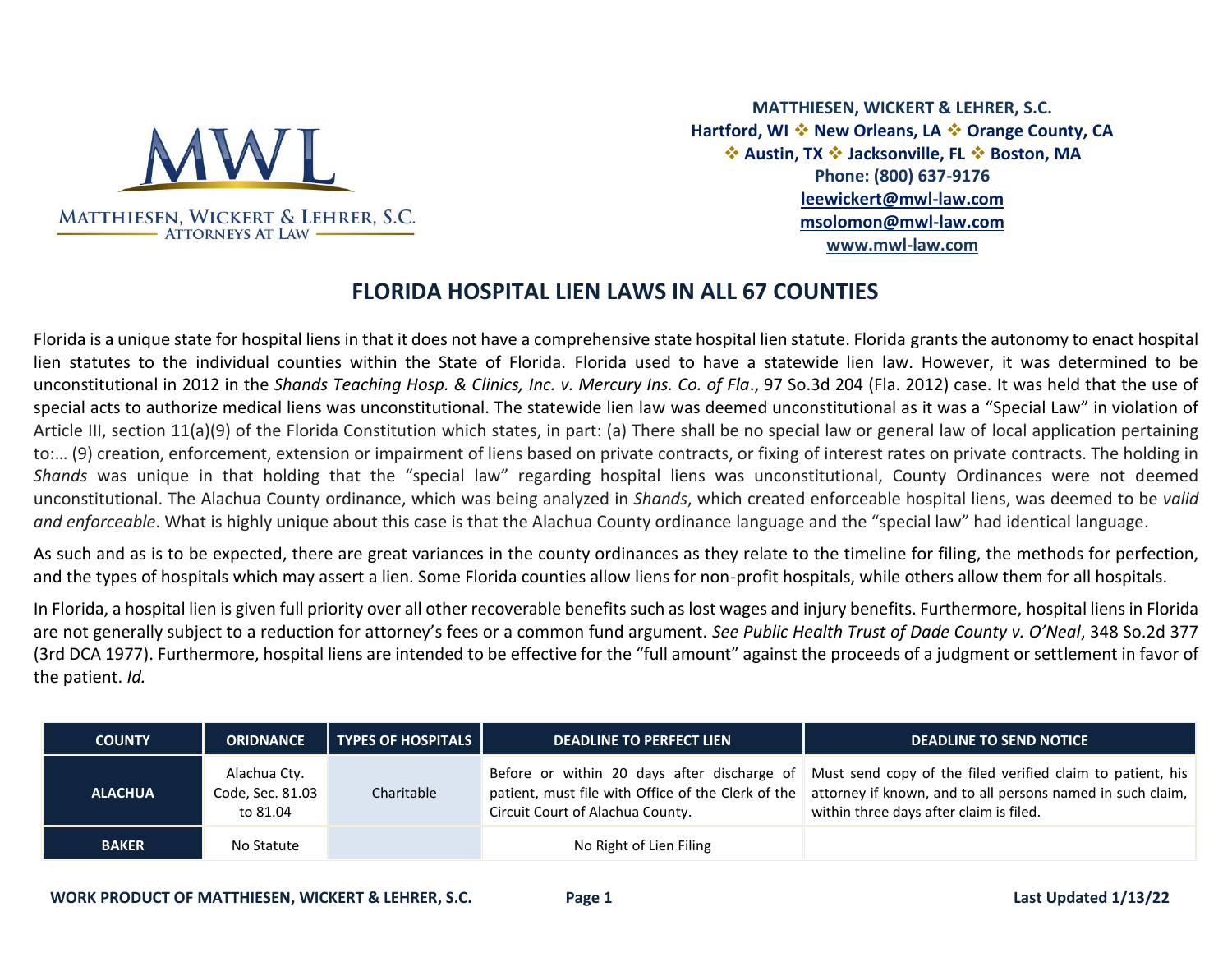| <b>COUNTY</b>    | <b>ORIDNANCE</b>                                            | <b>TYPES OF HOSPITALS</b> | <b>DEADLINE TO PERFECT LIEN</b>                                                                                                                                                                                             | <b>DEADLINE TO SEND NOTICE</b>                                                                                                                                                                                                                                                                                                                                                                                                                                                                       |
|------------------|-------------------------------------------------------------|---------------------------|-----------------------------------------------------------------------------------------------------------------------------------------------------------------------------------------------------------------------------|------------------------------------------------------------------------------------------------------------------------------------------------------------------------------------------------------------------------------------------------------------------------------------------------------------------------------------------------------------------------------------------------------------------------------------------------------------------------------------------------------|
| <b>BAY</b>       | Repealed as of<br>Sept. 20, 2020                            |                           | No Right of Lien Filing                                                                                                                                                                                                     |                                                                                                                                                                                                                                                                                                                                                                                                                                                                                                      |
| <b>BRADFORD</b>  | No Statute                                                  |                           | No Right of Lien Filing                                                                                                                                                                                                     |                                                                                                                                                                                                                                                                                                                                                                                                                                                                                                      |
| <b>BREVARD</b>   | Code of Ords. of<br>Brevard, Sec. 54-<br>66 to 54-67.       | All                       | Before or within 10 days after the patient has<br>been discharged.                                                                                                                                                          | Must mail a copy of the filed claim within one day after such<br>filing via registered mail to each person claimed to be liable<br>on the account at the addresses given on the statement.                                                                                                                                                                                                                                                                                                           |
| <b>BROWARD</b>   | Code of Broward<br>Cty., Sec. 16-13<br>to 16-14             | All                       | Before or within 10 days after the patient has<br>been discharged.                                                                                                                                                          | Must mail a copy of the filed claim within one day after such<br>filing via registered mail to each person claimed to be liable<br>on the account at the addresses given on the statement.                                                                                                                                                                                                                                                                                                           |
| <b>CALHOUN</b>   | No Statute                                                  |                           | No Right of Lien Filing                                                                                                                                                                                                     |                                                                                                                                                                                                                                                                                                                                                                                                                                                                                                      |
| <b>CHARLOTTE</b> | No Statute                                                  |                           | No Right of Lien Filing                                                                                                                                                                                                     |                                                                                                                                                                                                                                                                                                                                                                                                                                                                                                      |
| <b>CITRUS</b>    | No Statute                                                  |                           | No Right of Lien Filing                                                                                                                                                                                                     |                                                                                                                                                                                                                                                                                                                                                                                                                                                                                                      |
| <b>CLAY</b>      | No Statute                                                  |                           | No Right of Lien Filing                                                                                                                                                                                                     |                                                                                                                                                                                                                                                                                                                                                                                                                                                                                                      |
| <b>COLLIER</b>   | Code of Laws<br>and Ords. of<br>Collier Cty. Sec.<br>234-31 | Charitable                | Patient is required to provide hospital with<br>notice of their intent to claim damages from a<br>third-party. If suit is filed, patient must provide<br>copy of the complaint.<br>There appears to be no deadline to file. | Must provide notice of intent to claim damages within 30<br>days after receipt of patient's notice letter.<br>Upon request, medical provider must cooperate with<br>patient by producing, at no charge, all reasonably necessary<br>info. To assist patient with claim, includes hospital bills and<br>medical records.<br>Note: Hospital limited to recover "reasonable charges"<br>which includes reductions for the hospital's pro rata share<br>of costs and attorney fee's incurred by patient. |
| <b>COLUMBIA</b>  | No Statute                                                  |                           | No Right of Lien Filing                                                                                                                                                                                                     |                                                                                                                                                                                                                                                                                                                                                                                                                                                                                                      |
| <b>DE SOTO</b>   | No Statute                                                  |                           | No Right of Lien Filing                                                                                                                                                                                                     |                                                                                                                                                                                                                                                                                                                                                                                                                                                                                                      |
| <b>DIXIE</b>     | No Statute                                                  |                           | No Right of Lien Filing                                                                                                                                                                                                     |                                                                                                                                                                                                                                                                                                                                                                                                                                                                                                      |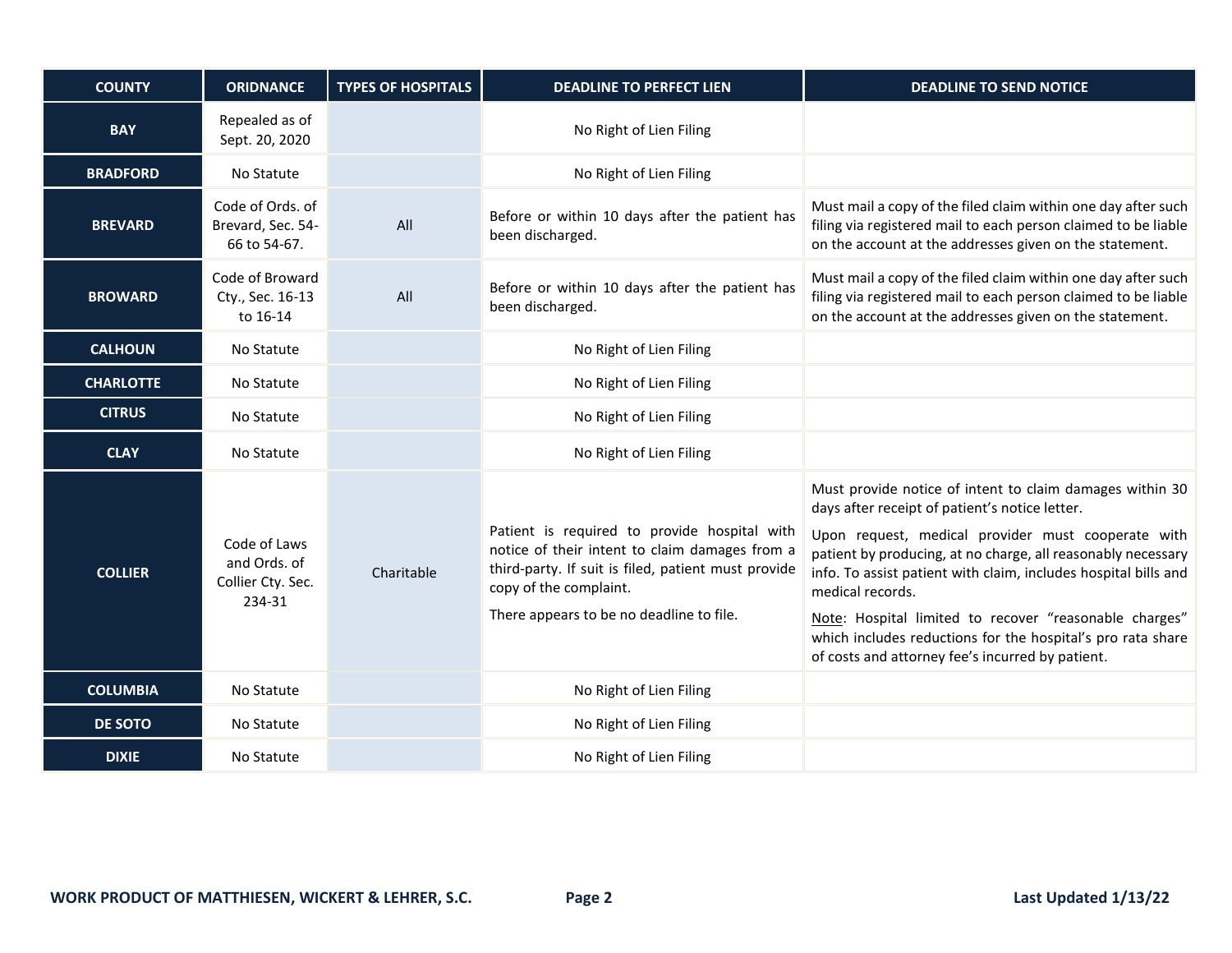| <b>COUNTY</b>    | <b>ORIDNANCE</b>                                         | <b>TYPES OF HOSPITALS</b> | <b>DEADLINE TO PERFECT LIEN</b>                                                                                                                                                                                                                                                                                                                                                                                                       | <b>DEADLINE TO SEND NOTICE</b>                                                                                                                   |
|------------------|----------------------------------------------------------|---------------------------|---------------------------------------------------------------------------------------------------------------------------------------------------------------------------------------------------------------------------------------------------------------------------------------------------------------------------------------------------------------------------------------------------------------------------------------|--------------------------------------------------------------------------------------------------------------------------------------------------|
| <b>DUVAL</b>     | Jacksonville Ord.<br>Code, Sec.<br>482.103 to<br>482.105 | All                       | Before or within 6 months after the patient has<br>been discharged.<br>Verified claim must include: (1) Name and<br>location of hospital; (2) Name and address of<br>hospital rep. and relation to hospital; (3) Name<br>and address of patient; (4) Dates of admission<br>and discharge; (5) Amount of lien claimed; and<br>(6) To the best of hospital's knowledge, the<br>names, addresses of all persons claimed to be<br>liable. | The proper filing of a claim shall be considered notice to all<br>persons who may be liable regardless if they are named in<br>the claim or not. |
| <b>ESCAMBIA</b>  | No Statute                                               |                           | No Right of Lien Filing                                                                                                                                                                                                                                                                                                                                                                                                               |                                                                                                                                                  |
| <b>FLAGLER</b>   | No Statute                                               |                           | No Right of Lien Filing                                                                                                                                                                                                                                                                                                                                                                                                               |                                                                                                                                                  |
| <b>FRANKLIN</b>  | No Statute                                               |                           | No Right of Lien Filing                                                                                                                                                                                                                                                                                                                                                                                                               |                                                                                                                                                  |
| <b>GADSDEN</b>   | No Statute                                               |                           | No Right of Lien Filing                                                                                                                                                                                                                                                                                                                                                                                                               |                                                                                                                                                  |
| <b>GILCHRIST</b> | No Statute                                               |                           | No Right of Lien Filing                                                                                                                                                                                                                                                                                                                                                                                                               |                                                                                                                                                  |
| <b>GLADES</b>    | No Statute                                               |                           | No Right of Lien Filing                                                                                                                                                                                                                                                                                                                                                                                                               |                                                                                                                                                  |
| <b>GULF</b>      | No Statute                                               |                           | No Right of Lien Filing                                                                                                                                                                                                                                                                                                                                                                                                               |                                                                                                                                                  |
| <b>HAMILTON</b>  | No Statute                                               |                           | No Right of Lien Filing                                                                                                                                                                                                                                                                                                                                                                                                               |                                                                                                                                                  |
| <b>HARDEE</b>    | No Statute                                               |                           | No Right of Lien Filing                                                                                                                                                                                                                                                                                                                                                                                                               |                                                                                                                                                  |
| <b>HENDRY</b>    | No Statute                                               |                           | No Right of Lien Filing                                                                                                                                                                                                                                                                                                                                                                                                               |                                                                                                                                                  |
| <b>HERNANDO</b>  | No Statute                                               |                           | No Right of Lien Filing                                                                                                                                                                                                                                                                                                                                                                                                               |                                                                                                                                                  |
| <b>HIGHLANDS</b> | No Statute                                               |                           | No Right of Lien Filing                                                                                                                                                                                                                                                                                                                                                                                                               |                                                                                                                                                  |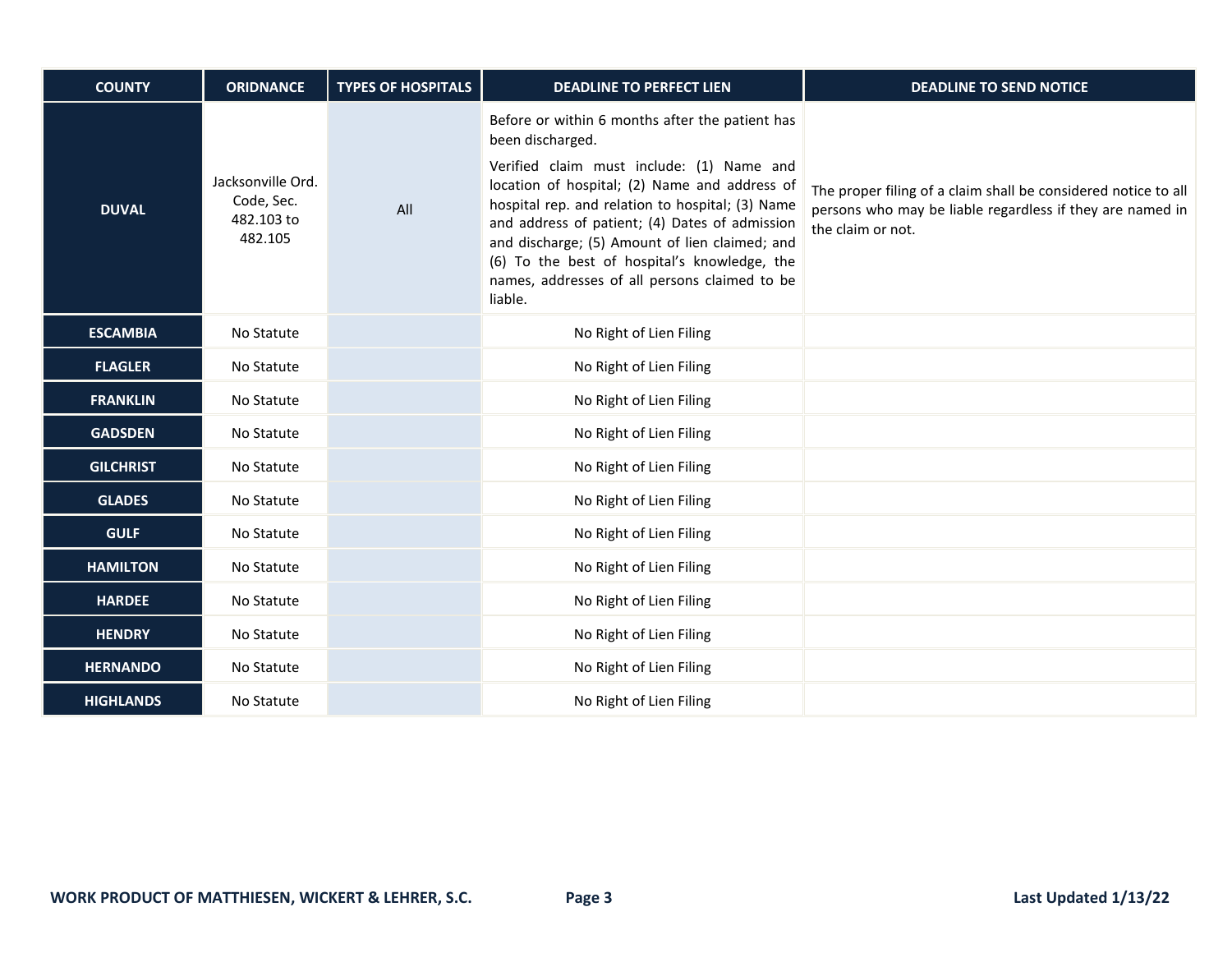| <b>COUNTY</b>       | <b>ORIDNANCE</b>                                               | <b>TYPES OF HOSPITALS</b>                                              | <b>DEADLINE TO PERFECT LIEN</b>                                                                                                                                                                                                                                                                                                                                                                                                                | <b>DEADLINE TO SEND NOTICE</b>                                                                                                                                                                                                                                                                         |
|---------------------|----------------------------------------------------------------|------------------------------------------------------------------------|------------------------------------------------------------------------------------------------------------------------------------------------------------------------------------------------------------------------------------------------------------------------------------------------------------------------------------------------------------------------------------------------------------------------------------------------|--------------------------------------------------------------------------------------------------------------------------------------------------------------------------------------------------------------------------------------------------------------------------------------------------------|
| <b>HILLSBOROUGH</b> | Code of Ords.<br>Hillsborough<br>Cty., Sec. 28-142             | All                                                                    | Must file not later than 12 months after the<br>patient has been discharged.<br>Verified claim must include: (1) Name and<br>location of hospital; (2) Name and address of<br>hospital rep. and relation to hospital; (3) Name<br>and address of patient; (4) Dates of admission<br>and discharge; (5) Amount of lien claimed; and<br>(6) To the best of hospital's knowledge, the<br>names, addresses of all persons claimed to be<br>liable. | Must mail a copy of the filed claim within 10 business days<br>after such filing via first class mail to the patient, their<br>attorney if known, and all other potential third-party payors<br>identified in the filed lien.                                                                          |
| <b>HOLMES</b>       | No Statute                                                     |                                                                        | No Right of Lien Filing                                                                                                                                                                                                                                                                                                                                                                                                                        |                                                                                                                                                                                                                                                                                                        |
| <b>INDIAN RIVER</b> | No Statute                                                     |                                                                        | No Right of Lien Filing                                                                                                                                                                                                                                                                                                                                                                                                                        |                                                                                                                                                                                                                                                                                                        |
| <b>JACKSON</b>      | No Statute                                                     |                                                                        | No Right of Lien Filing                                                                                                                                                                                                                                                                                                                                                                                                                        |                                                                                                                                                                                                                                                                                                        |
| <b>JEFFERSON</b>    | No Statute                                                     |                                                                        | No Right of Lien Filing                                                                                                                                                                                                                                                                                                                                                                                                                        |                                                                                                                                                                                                                                                                                                        |
| <b>LAFAYETTE</b>    | No Statute                                                     |                                                                        | No Right of Lien Filing                                                                                                                                                                                                                                                                                                                                                                                                                        |                                                                                                                                                                                                                                                                                                        |
| <b>LAKE</b>         | No Statute                                                     |                                                                        | No Right of Lien Filing                                                                                                                                                                                                                                                                                                                                                                                                                        |                                                                                                                                                                                                                                                                                                        |
| LEE.                | Code of Law and<br>Ords. Of Lee<br>Cty., Ch. 18-37<br>to 18-38 | Only the hospital<br>Board of Directors at<br>Lee Memorial<br>Hospital | Before or within 10 days after the patient has<br>been discharged.                                                                                                                                                                                                                                                                                                                                                                             | At the same time the claim is filed, notice should be mailed<br>out to the patient. The filing and mailing of the claim in<br>accordance with this section shall be considered notice to all<br>persons who may be liable regardless if they are named on<br>the claim or if they received the notice. |
| <b>LEON</b>         | No Statute                                                     |                                                                        | No Right of Lien Filing                                                                                                                                                                                                                                                                                                                                                                                                                        |                                                                                                                                                                                                                                                                                                        |
| <b>LEVY</b>         | No Statute                                                     |                                                                        | No Right of Lien Filing                                                                                                                                                                                                                                                                                                                                                                                                                        |                                                                                                                                                                                                                                                                                                        |
| <b>LIBERTY</b>      | No Statute                                                     |                                                                        | No Right of Lien Filing                                                                                                                                                                                                                                                                                                                                                                                                                        |                                                                                                                                                                                                                                                                                                        |
| <b>MADISON</b>      | No Statute                                                     |                                                                        | No Right of Lien Filing                                                                                                                                                                                                                                                                                                                                                                                                                        |                                                                                                                                                                                                                                                                                                        |
| <b>MANATEE</b>      | No Statute                                                     |                                                                        | No Right of Lien Filing                                                                                                                                                                                                                                                                                                                                                                                                                        |                                                                                                                                                                                                                                                                                                        |
| <b>MARION</b>       | No Statute                                                     |                                                                        | No Right of Lien Filing                                                                                                                                                                                                                                                                                                                                                                                                                        |                                                                                                                                                                                                                                                                                                        |
| <b>MARTIN</b>       | No Statute                                                     |                                                                        | No Right of Lien Filing                                                                                                                                                                                                                                                                                                                                                                                                                        |                                                                                                                                                                                                                                                                                                        |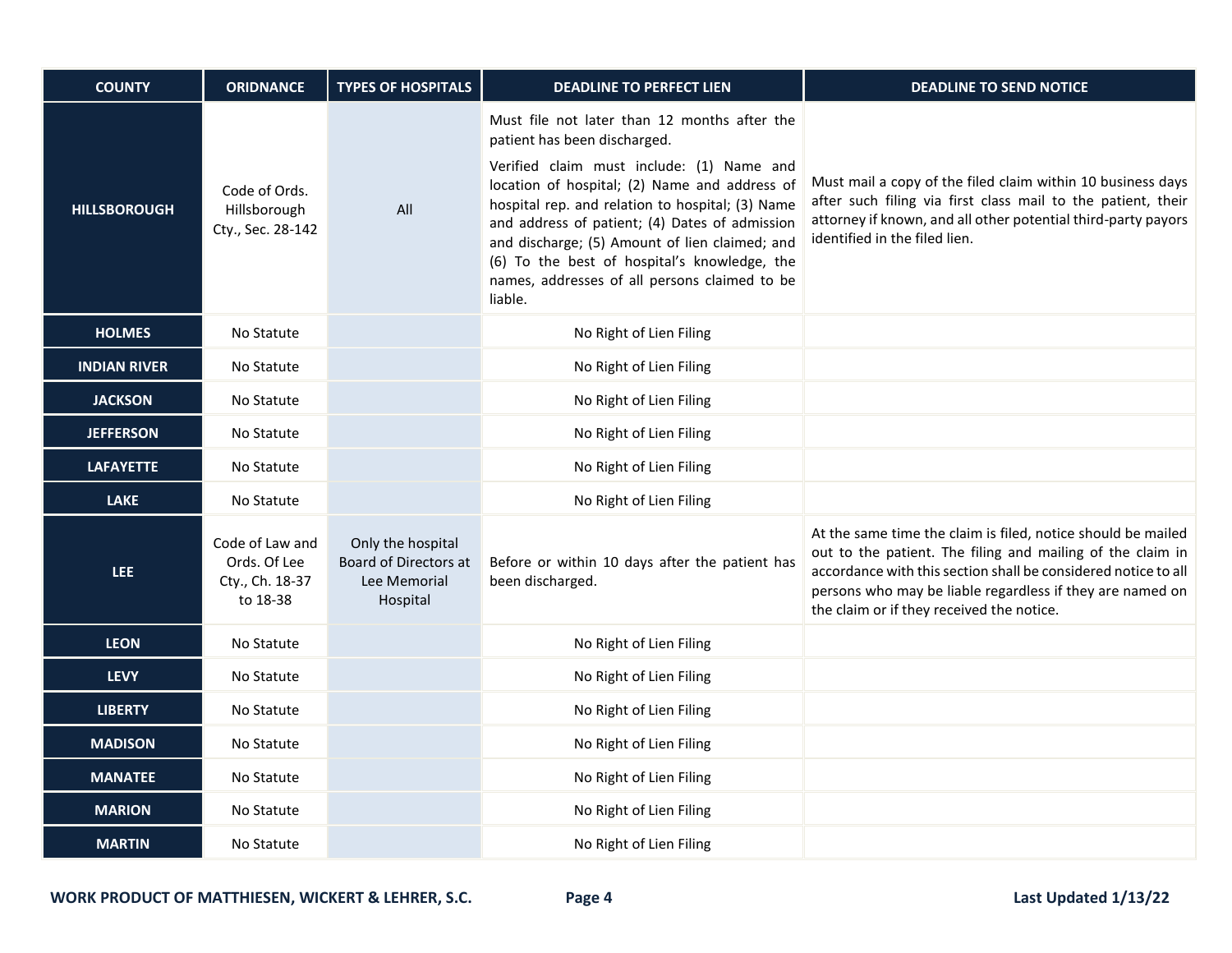| <b>COUNTY</b>     | <b>ORIDNANCE</b>                               | <b>TYPES OF HOSPITALS</b> | <b>DEADLINE TO PERFECT LIEN</b>                                    | <b>DEADLINE TO SEND NOTICE</b>                                                                                                                                                                                                                                                                                                                                                                                          |
|-------------------|------------------------------------------------|---------------------------|--------------------------------------------------------------------|-------------------------------------------------------------------------------------------------------------------------------------------------------------------------------------------------------------------------------------------------------------------------------------------------------------------------------------------------------------------------------------------------------------------------|
| <b>MIAMI-DADE</b> | Code of Miami-<br>Dade Cty., §25C-<br>4        | All                       | Before or within 10 days after the patient has<br>been discharged. | Must mail a copy of the filed claim within one day after such<br>filing via registered mail to each person claimed to be liable<br>on the account at the addresses given on the statement.                                                                                                                                                                                                                              |
| <b>MONROE</b>     | No Statute                                     |                           | No Right of Lien Filing                                            |                                                                                                                                                                                                                                                                                                                                                                                                                         |
| <b>NASSAU</b>     | No Statute                                     |                           | No Right of Lien Filing                                            |                                                                                                                                                                                                                                                                                                                                                                                                                         |
| <b>OKALOOSA</b>   | No Statute                                     |                           | No Right of Lien Filing                                            |                                                                                                                                                                                                                                                                                                                                                                                                                         |
| <b>OKEECHOBEE</b> | No Statute                                     |                           | No Right of Lien Filing                                            |                                                                                                                                                                                                                                                                                                                                                                                                                         |
| <b>ORANGE</b>     | Orange Cty.<br>Code, Sec. 20-<br>156 to 20-157 | All                       | Before or within 10 days after the patient has<br>been discharged. | Must mail a copy of the filed claim within one day after such<br>filing via registered mail to each person claimed to be liable<br>on the account at the addresses given on the statement.<br>Note: Hospital lien shall be limited to the lesser of (1)<br>Reasonable charges for care and treatment or (2) the net<br>amount of settlement/judgment after deducting for costs of<br>procuring the settlement/judgment. |
| <b>OSCEOLA</b>    | No Statute                                     |                           | No Right of Lien Filing                                            |                                                                                                                                                                                                                                                                                                                                                                                                                         |
| <b>PALM BEACH</b> | No Statute                                     |                           | No Right of Lien Filing                                            |                                                                                                                                                                                                                                                                                                                                                                                                                         |
| <b>PASCO</b>      | No Statute                                     |                           | No Right of Lien Filing                                            |                                                                                                                                                                                                                                                                                                                                                                                                                         |
| <b>PINELLAS</b>   | No Statute                                     |                           | No Right of Lien Filing                                            |                                                                                                                                                                                                                                                                                                                                                                                                                         |
| <b>POLK</b>       | No Statute                                     |                           | No Right of Lien Filing                                            |                                                                                                                                                                                                                                                                                                                                                                                                                         |
| <b>PUTNAM</b>     | No Statute                                     |                           | No Right of Lien Filing                                            |                                                                                                                                                                                                                                                                                                                                                                                                                         |
| <b>ST. JOHNS</b>  | No Statute                                     |                           | No Right of Lien Filing                                            |                                                                                                                                                                                                                                                                                                                                                                                                                         |
| <b>ST. LUCIE</b>  | No Statute                                     |                           | No Right of Lien Filing                                            |                                                                                                                                                                                                                                                                                                                                                                                                                         |
| <b>SANTA ROSA</b> | No Statute                                     |                           | No Right of Lien Filing                                            |                                                                                                                                                                                                                                                                                                                                                                                                                         |
| <b>SARASOTA</b>   | No Statute                                     |                           | No Right of Lien Filing                                            |                                                                                                                                                                                                                                                                                                                                                                                                                         |
| <b>SEMINOLE</b>   | No Statute                                     |                           | No Right of Lien Filing                                            |                                                                                                                                                                                                                                                                                                                                                                                                                         |
| <b>SUMTER</b>     | No Statute                                     |                           | No Right of Lien Filing                                            |                                                                                                                                                                                                                                                                                                                                                                                                                         |